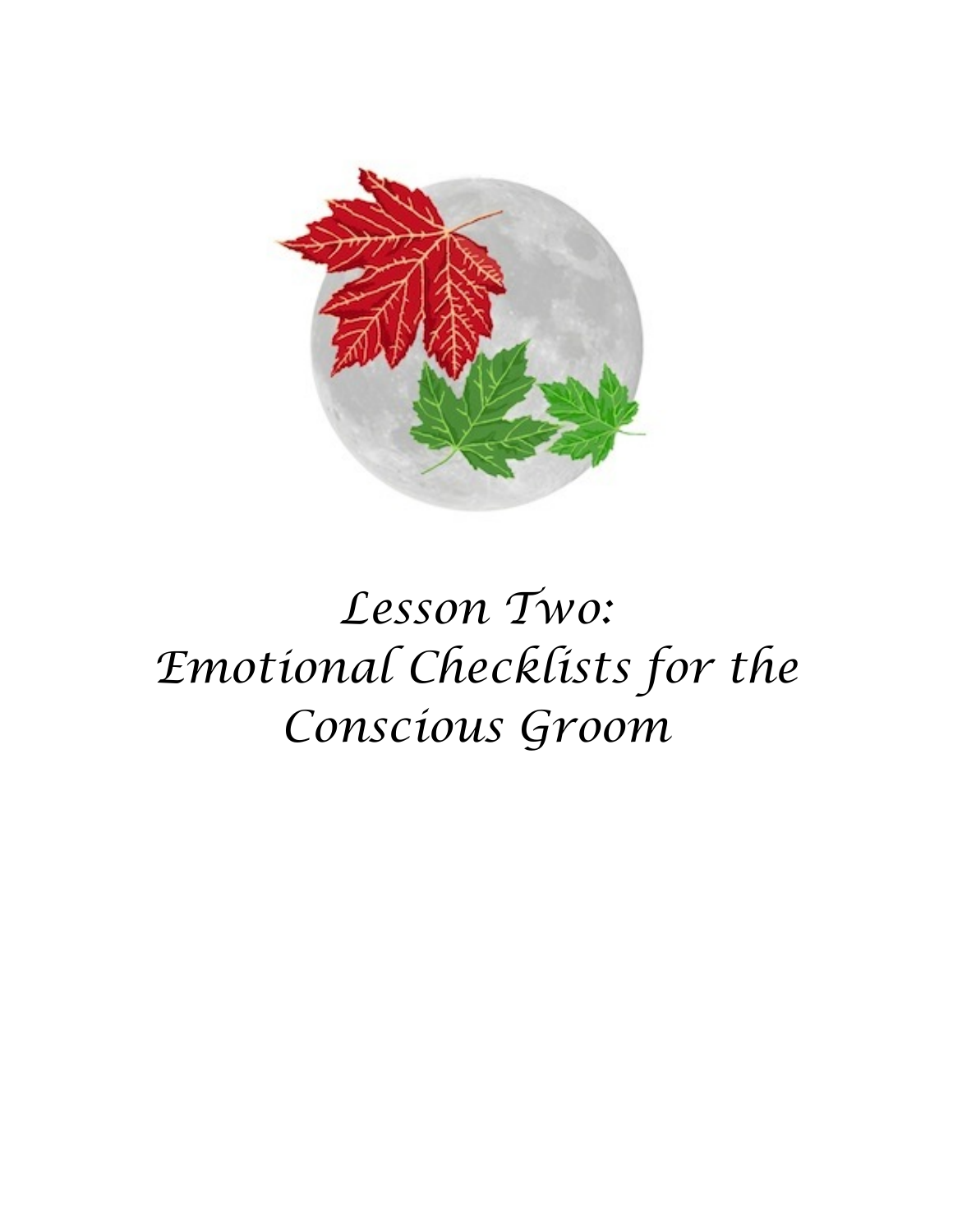These checklists will help you identify the key areas of this transition that are most affecting you. I suggest that you spend some time working through these checklists and thinking about your answers. The more time and attention you give to your experience the more thoroughly you will pass through your transition.

There are basically nine areas where people feel the transition. If it helps you to see this visually, I suggest you make a circle, divide it into nine sections, title it "Pieces of the Transition Pie", and put each of the following issues in a pie piece:

- Separation from family of origin and friends
- Grief from old losses and unfinished transitions
- Letting go of attachment to singlehood identity and lifestyle
- Leap into adulthood
- Liminality feelings
- Experiences toward fiancé: anger, separateness, loneliness
- Wedding day issues
- What is a husband?
- Fears about marriage and commitment

It's important to identify which areas are affecting you the most so that you can start to process the emotions that are connected to that specific issue. A lot of the reason why people feel overwhelmed is because they feel FLOODED by the disparate sectors. Once you identify your key sectors, it's important to focus on one piece at a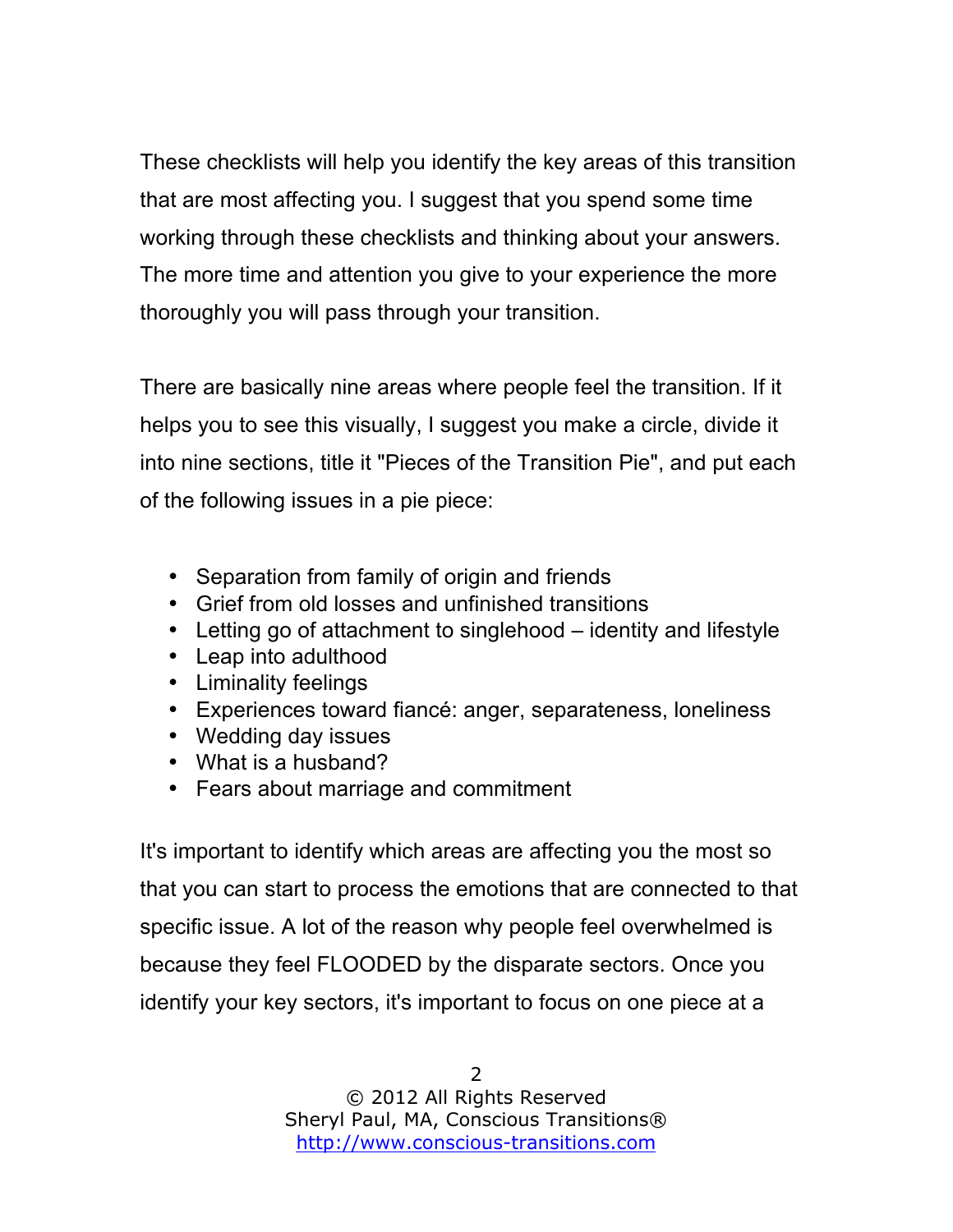time. This will help you stay grounded and will help with the panicky and overwhelm feelings that tend to arise.

Fill in as much or as little as you need. Remember, this process is intended to help you feel LESS overwhelmed, not more overwhelmed. I don't want to flood you with "work", but also remember that the more time and attention you give to sorting through your inner world, the more joy you will have. Also, feel free to add any boxes to the checklist that more accurately describe what you are feeling.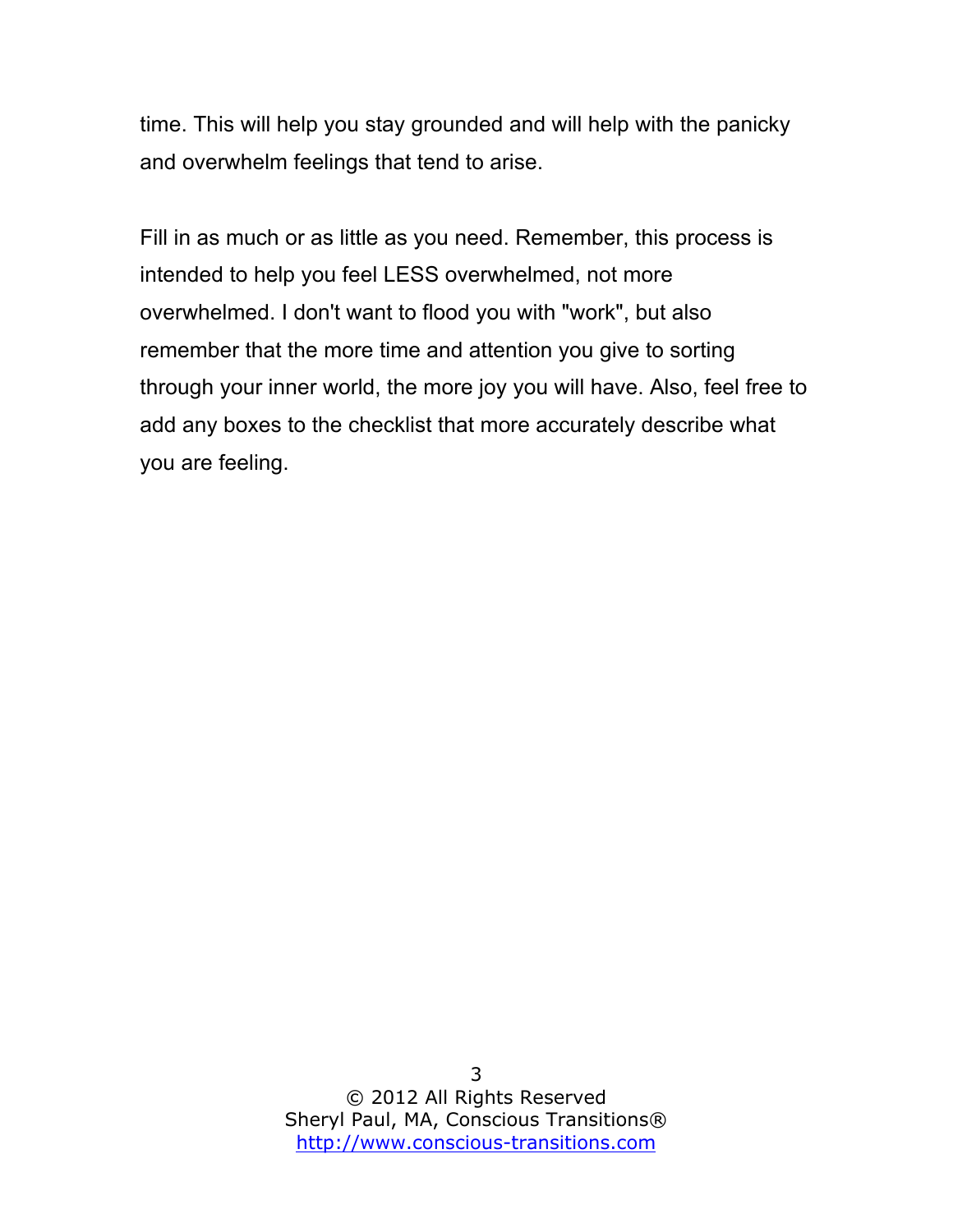#### *Separation from family of origin and friends*

For a thorough understanding of this sector, please read chapter two in *The Conscious Bride*, "Cutting the Ties that Bind."

The engagement marks the beginning of your *moving away* from your identity as a bachelor and your primary allegiance to your family of origin and *moving toward* the identity of a husband and the new union with your spouse. Ultimately, to solidify this bond with your partner, you must begin to loosen ties with those who helped form and mold your identity as a single person. The engagement, besides a time to the wedding day, is also a time when you are separating psychologically from your mother, father, and friends, as well as from your current identity as a single person. The engagement may also bring into focus the difficulties in your relationships. You may feel sadness that you do not have closer relationships to your mother, father, or friends, and this pain needs to be acknowledged.

Mother:

- o I'm having a hard time separating from my mother.
- o I miss my mother. I wish we were closer during this time.
- o I feel caught between my mother and my fiancé/wife.
- o My mother is driving my crazy.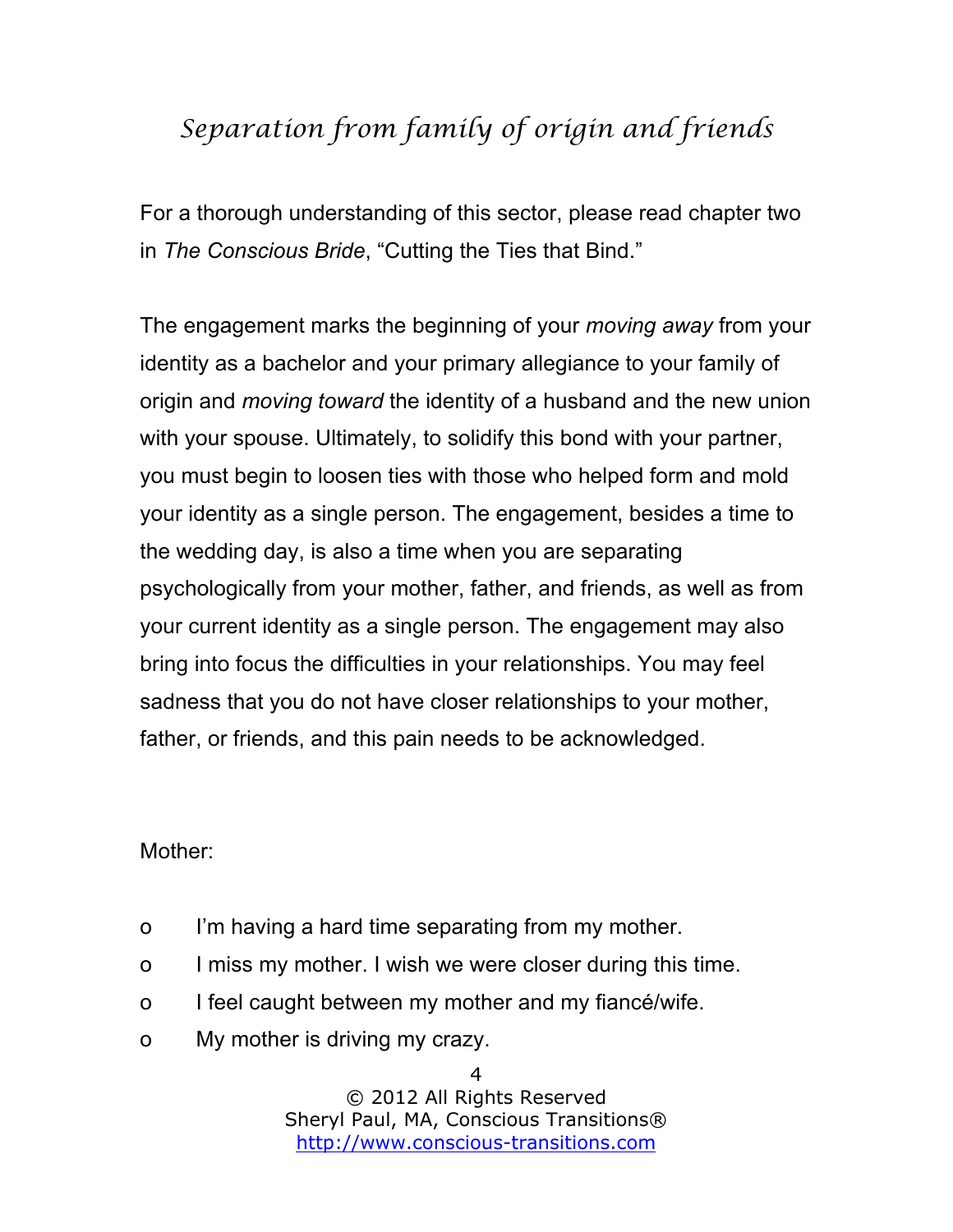o

o

Father:

- o I feel like I'm stepping into my father's shoes.
- o I don't know how to relate to my father during this transition.
- o I wish my father would guide me through these difficult feelings.
- o I hope I can be as good of a husband as my dad is.
- o I hope I can transcend the negative aspects of my dad as a husband.
- o

Friends and siblings:

- o My [sisters/brothers/friends] have been number one in my life. As the wedding approaches, I can feel this allegiance changing.
- o My friends represent my singlehood and the part of my life that I'm leaving. I feel like I am being ripped away from them.
- o I feel closer to my friends than ever.
- o I feel more separate from my friends than ever.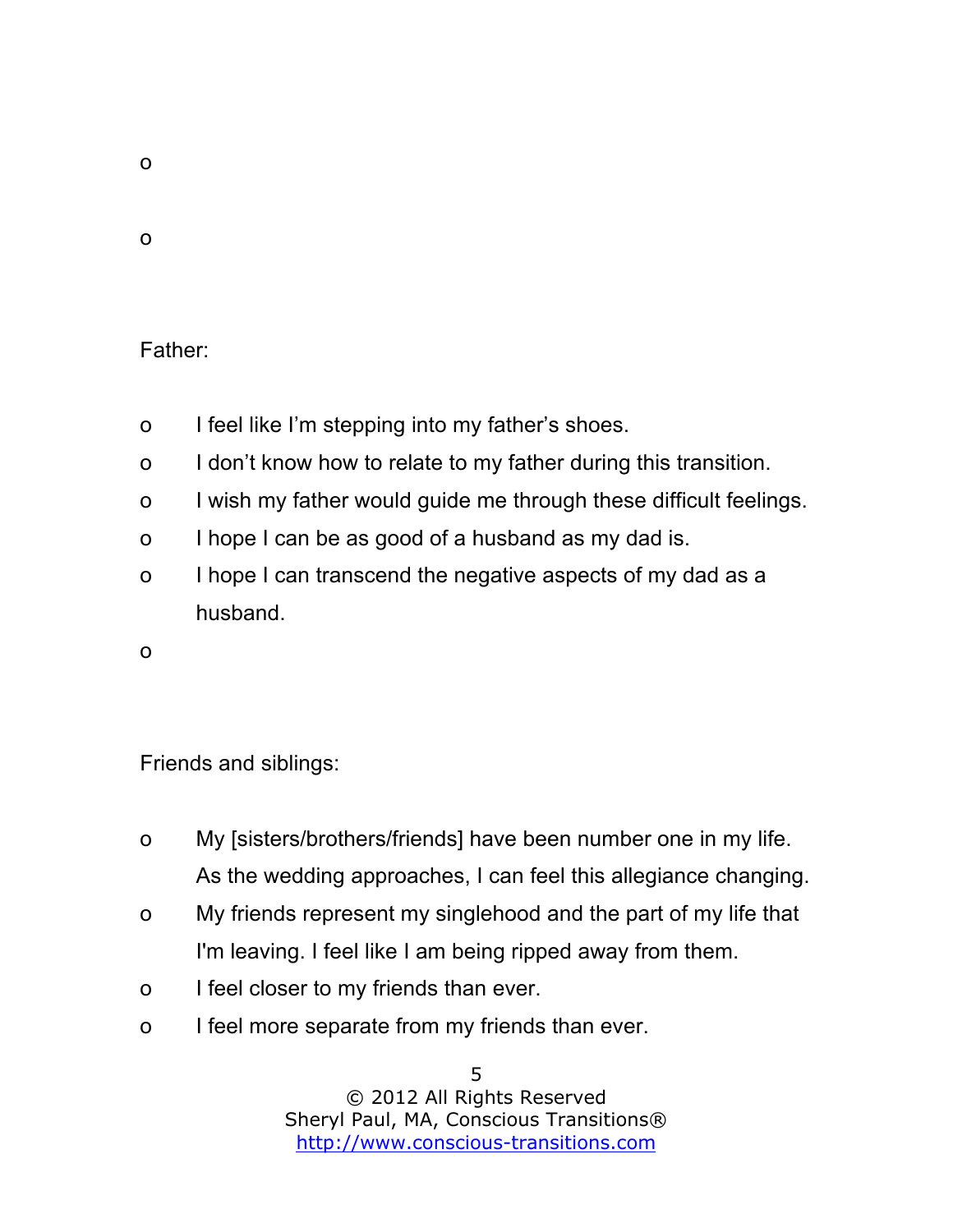- o My friends are afraid that after my wedding I will only be a "we" and they won't have a relationship with me separate from my wife.
- o All I want to do is spend time with my friends. I want to go away for the weekend with them and have "guy time."
- o I feel alone. I am fundamentally alone during this transition and as close as I feel to my friends, they can't go through this with me.

o

o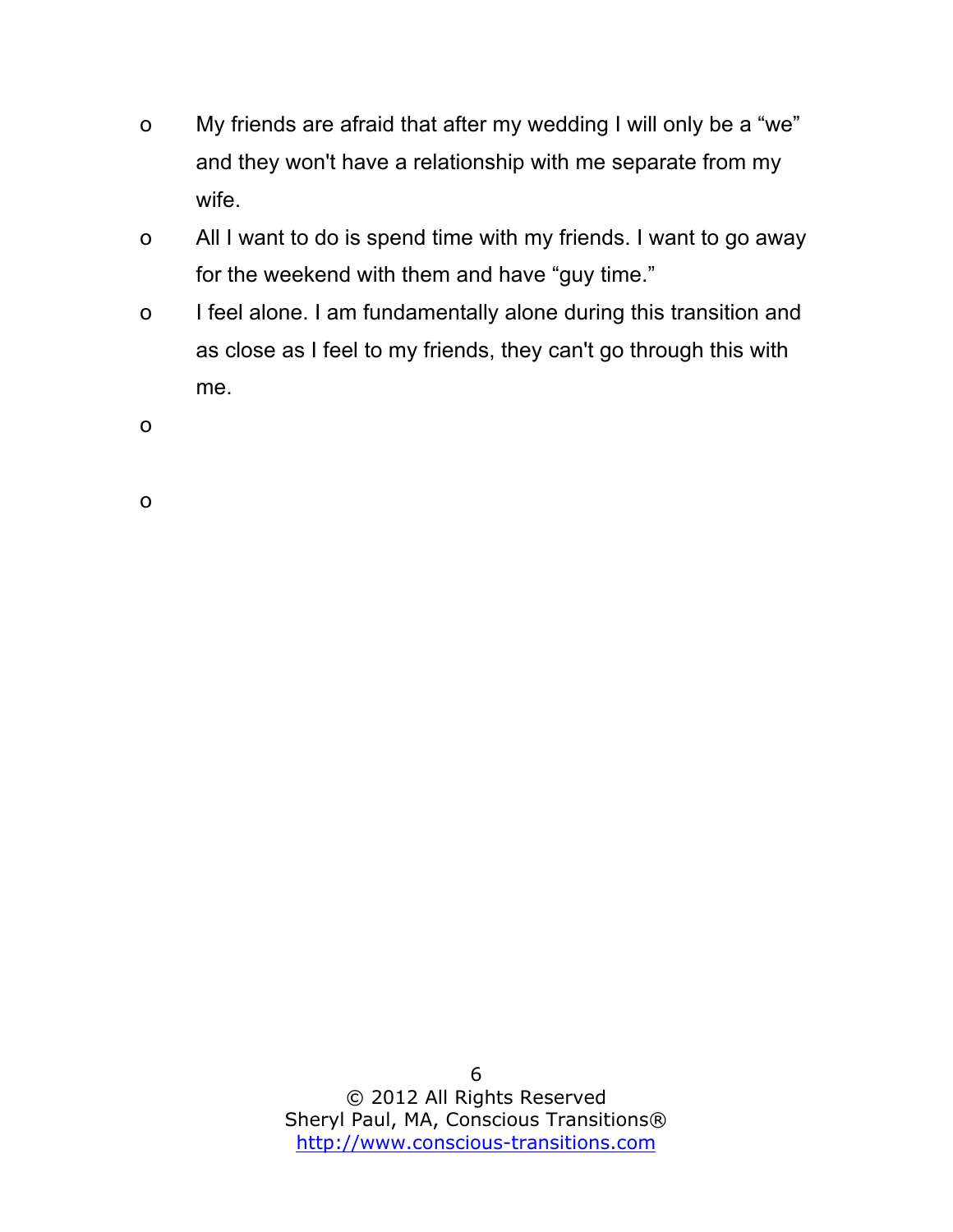# *Unfinished Transitions and Grief from Old losses*

Most of us pass through life's major transitions without doing the necessary inner work that would make the transition complete: we were *not* "The Conscious Adolescent" or "The Conscious Graduate". As I discuss in *The Conscious Bride,* our culture does not support its members through these transitions and we are left to cross each passage alone. This results in moving into the next phase of life hindered by the remnants of the unfinished transition. Eventually, around the wedding or another significant rite of passage, we can find ourselves crumbling under the weight of so much unprocessed emotion (one explanation for midlife crisis). Yet if we are courageous enough to swim against the current and bring consciousness to this event, we can allow ourselves to complete these transitions.

Transitions that feel incomplete:

- o loss of virginity
- o a geographic move
- o graduating from high school
- o leaving home for the first time
- o graduating from college
- o first major purchase: car, house, tuition (signifies moving further into mature adulthood)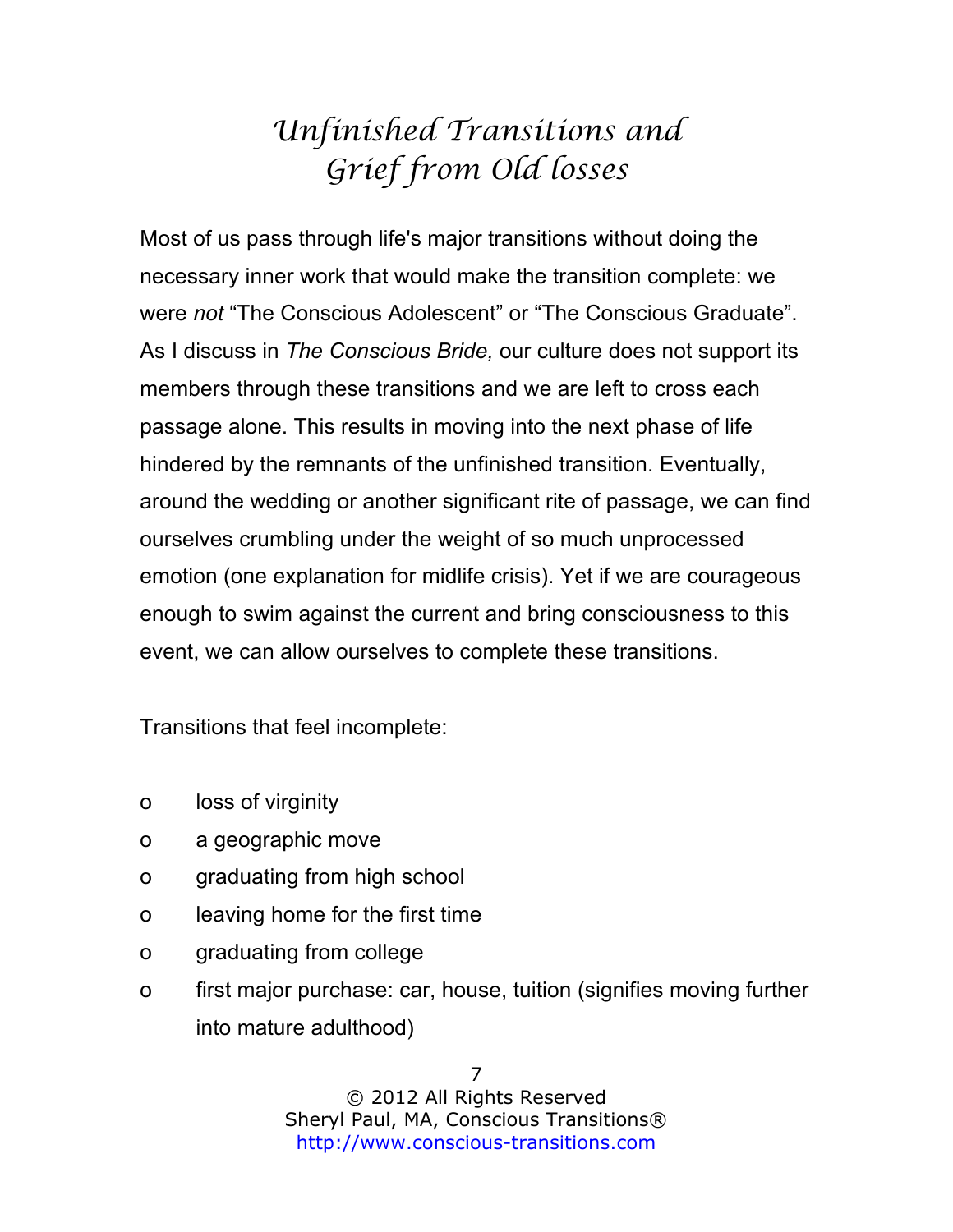- o first professional job
- o first marriage
- o having a baby
- o

Transitions also activate grief from old losses. By definition, a transition is a loss and a gain; a letting go and a moving forward; an ending and a new beginning. During this process of change, our psyche remembers other times in our lives when we experienced loss. Again, when we have the courage to meet this process consciously, we have the opportunity to grieve losses that we either didn't know we were supposed to grieve or didn't have the support or resources at the time of the loss to allow the grief to move through us into completion. Grief, like all emotions, has a unique lifespan. When we interfere with, bypass, or amputate the grieving process in any way, we are left with the remnants of incomplete grief in our bodies. Now you have an opportunity to finish these processes.

Grief from old losses:

o end of significant relationships: friendships, romantic loves, family ties (many people find themselves having dreams about ex-girlfriends)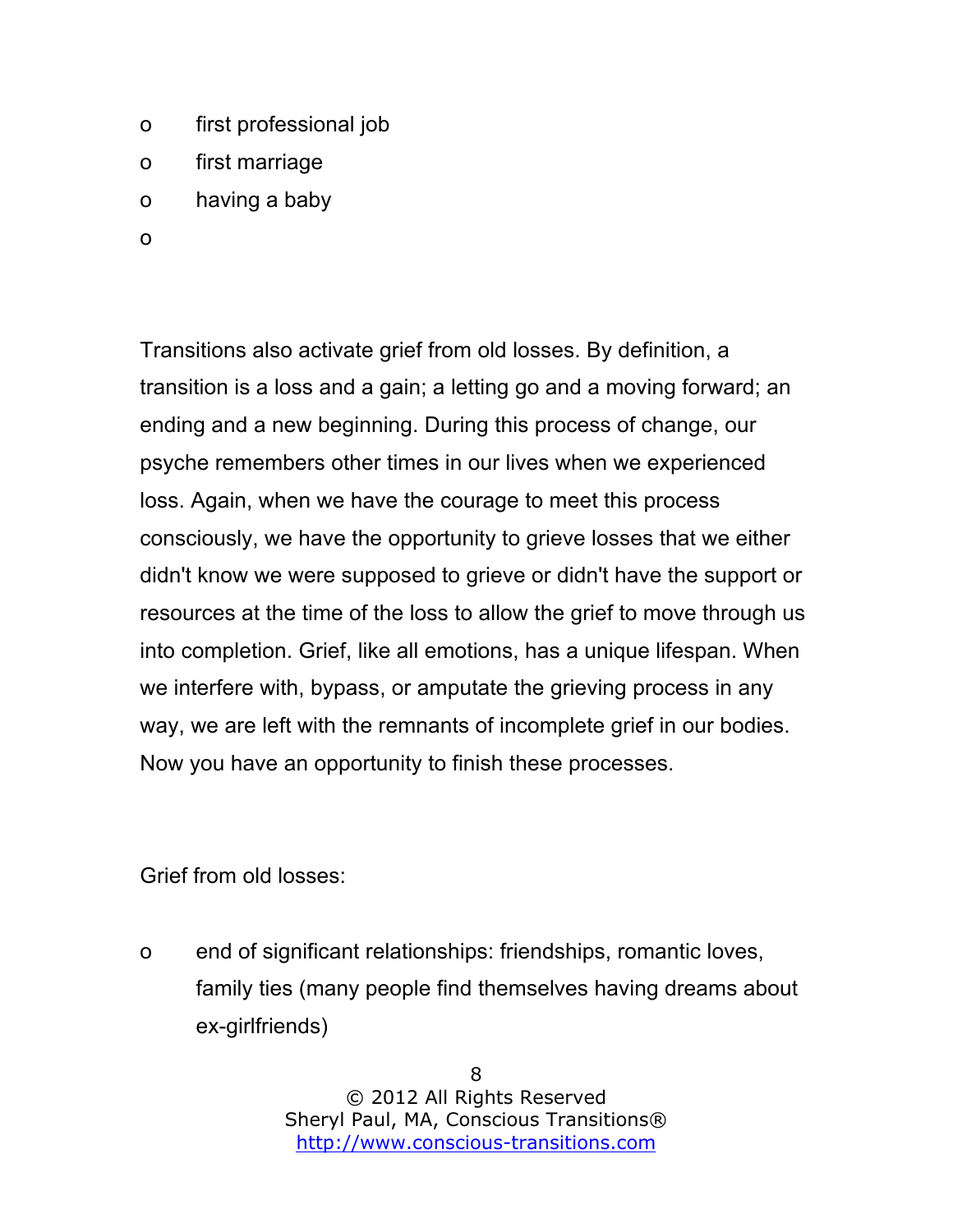- o estranged relationships
- o divorce: parents, siblings, friends (it is very common for an upcoming marriage to bring up grief from divorces you have witnessed)
- o death of a loved one
- o illness that created a permanent change in your body
- o giving a child up for adoption
- o your own adoption
- o loss of home through fire or move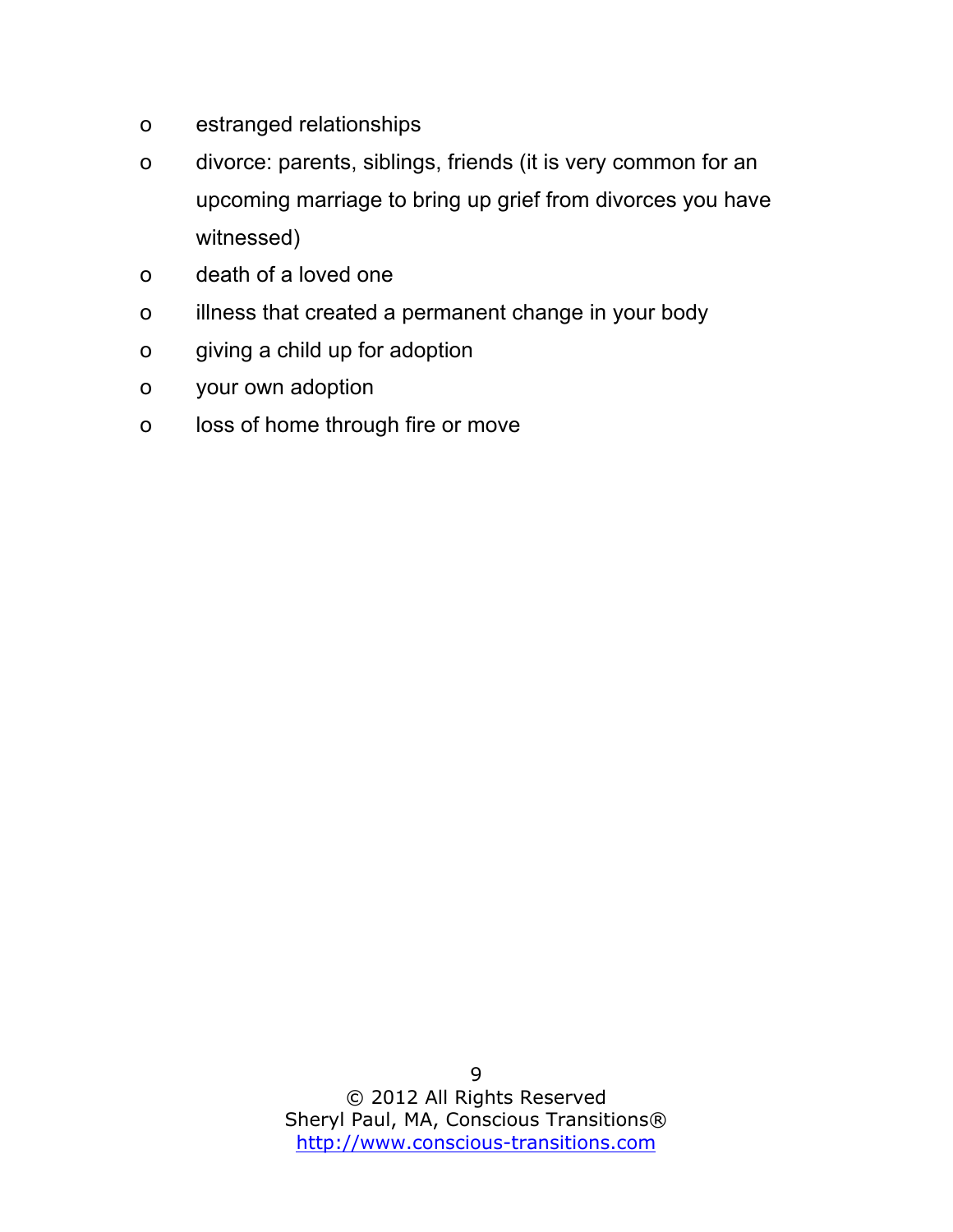# *Letting Go of Attachment to Singlehood-Identity and Lifestyle*

This is a very common area where people feel the fear, grief, and anxiety of this transition.

As Monica on *Friends* said a few months before her wedding: "I've been so busy planning the wedding I forgot about all the things I'll be giving up… I just keep thinking about all these things I'm not going to have." (3.21.01 episode). This realization of all that she's giving up-no more sex with other men, no more falling in love for the first time-is an essential part of the letting go and grieving process.

If you find yourself having some of the following thoughts and feelings, you are probably having difficulty letting go of your attachment to your bachelor identity and lifestyle:

- o I feel envious of young men in their early twenties. They seem so free and *single*.
- o I'm scared I won't be able to go out to bars and flirt with women. I still want to be attractive to women.
- o I wish I had the chance to experience some things again, i.e. college, dating, clubbing, traveling.
- o It seems like everything exciting is equated with being single.
- o I long to be 21 again.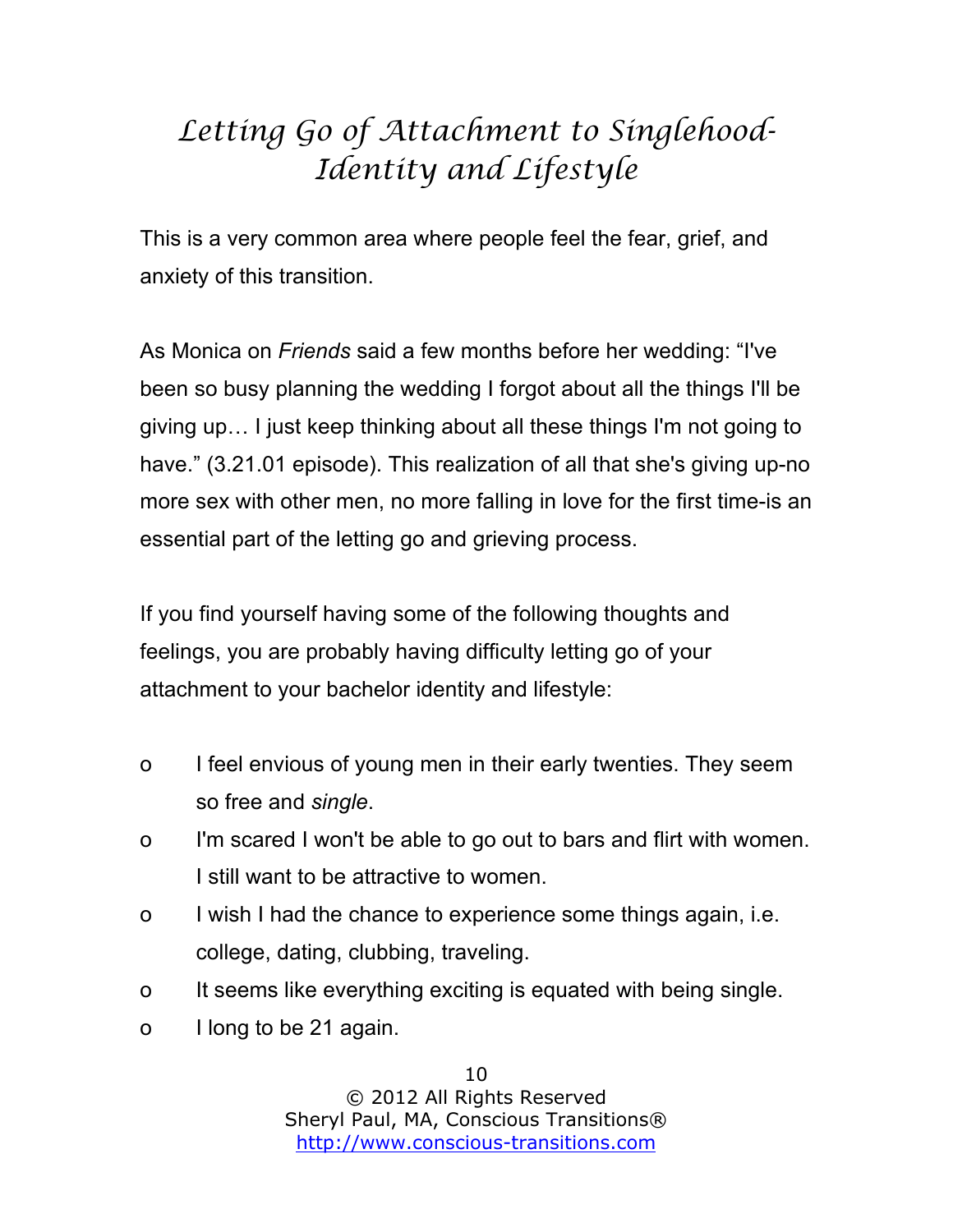- o I'm scared I won't be able to take trips with my guy friends.
- o I have to change the way I relate to half the people in the world – women!
- o My life is over.
- o I'm afraid I will lose my sexual fire.
- o I feel like I'm losing my youth.
- o I can feel my childhood slipping away.
- o I am losing my independence.
- o When we move in together, will I ever have space and time to myself?
- o Is going to be the last person I ever sleep with?
- o I like my life now. I love living [alone, with my best friend, with my brother]. Why does this have to change?
- o I will never be able to travel alone.
- o

Now, it is important to distinguish between the *true* beliefs and the *false* beliefs. For example, it is true that as a married man you will be changing the way you relate to women. But is it true that your life is over and you will never have any fun again? No! And is it true that you will never be able to go away for the weekend with your friends? Not unless you and your wife make this agreement. In other words, a lot of the fears that men feel about letting go of bachelorhood are not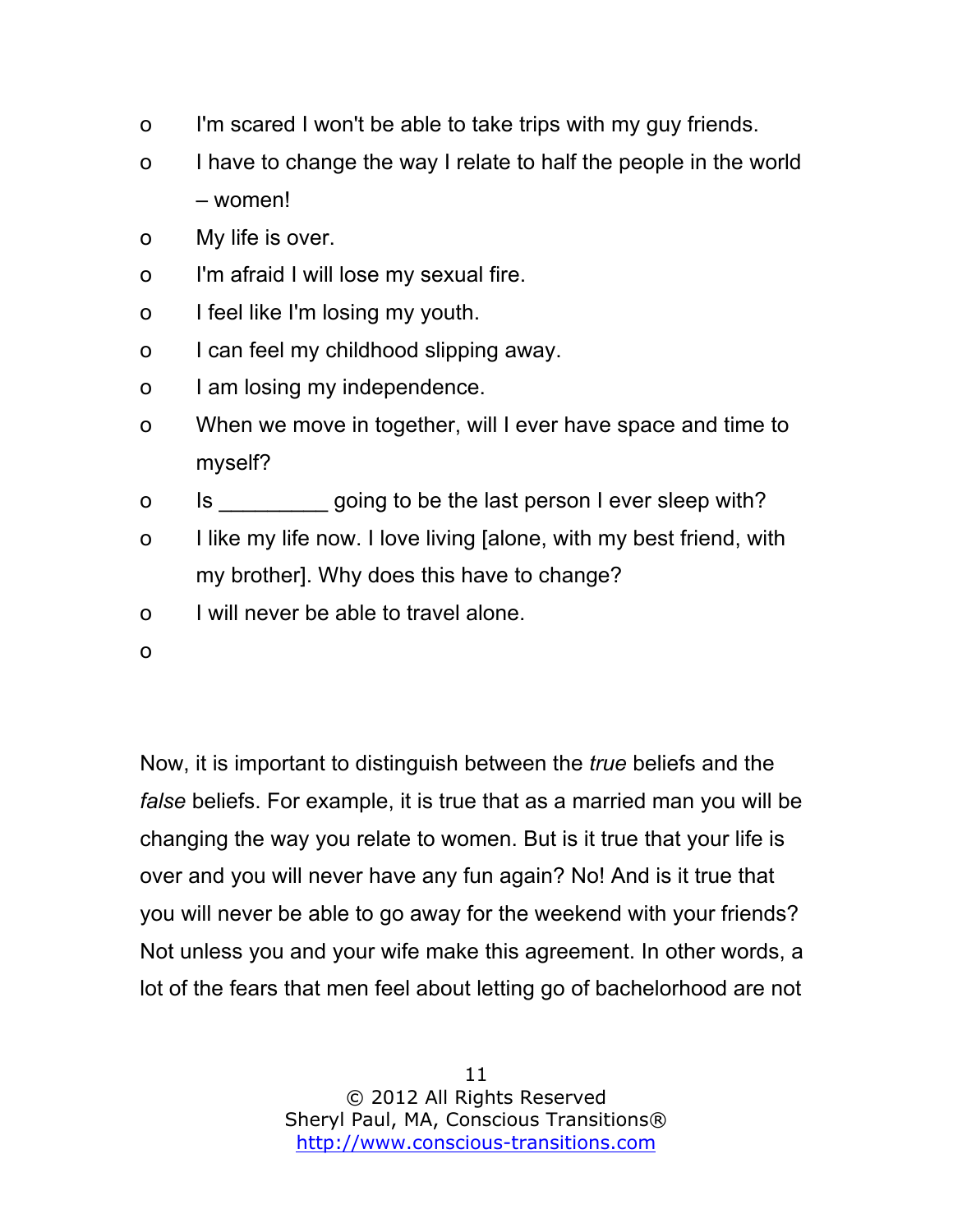based in reality, but they indicate a need to *recognize* that there is a change happening and to allow yourself to grieve this change.

When grieving the loss or change of identity the mind wants to grab onto tangible experiences because it is confusing to grieve something as amorphous as an identity. With most losses in life we can point to the thing that we are leaving or losing – a house, a city, a job, a person — but with a loss of identity there is nothing to point to. The truth is that the loss is less about anything tangible — the loss of last name or one's own apartment — and more about the general sense that you are leaving one *life stage* and moving into a new stage of life. The most important step, after distinguishing the true and false beliefs and putting some of the unnecessary fears to rest, is to let the feelings in. You don't have to understand them. You only have to trust that they are a very important part of your transition, and the more you let yourself feel them, the better off you will be.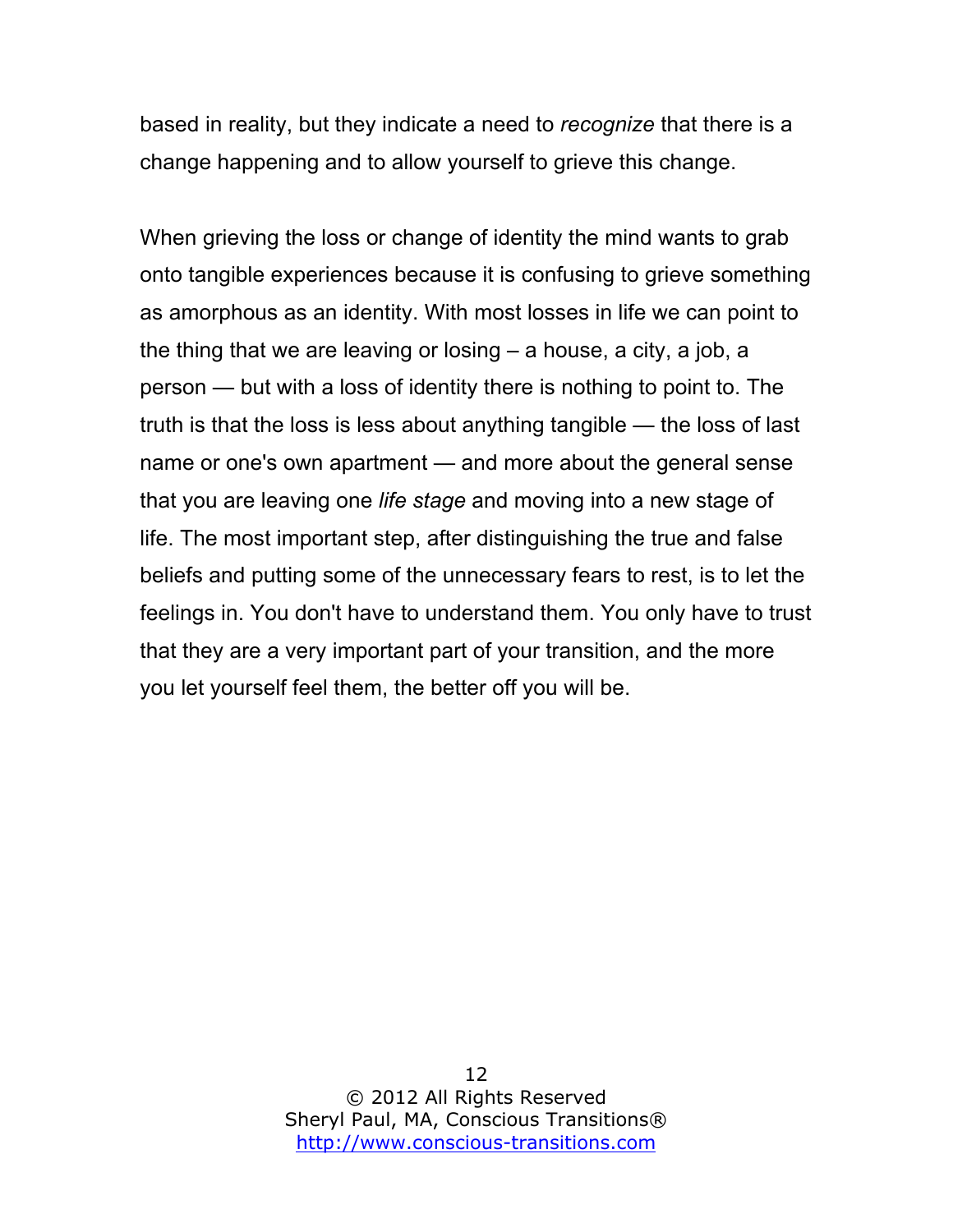### *Leap into Adulthood*

These days, it is not uncommon to enter adulthood kicking and screaming. We often stumble through our twenties delaying each leap into adulthood as long as possible. In our parents' and grandparents' generations, they were expected to become fullfledged adults by the time they were eighteen: men were expected to begin college or enter the workforce, and women were expected to begin preparing for marriage and motherhood. Our generation has the luxury (or curse?) of keeping these responsibilities at arms' length. But with an impending marriage we can no longer avoid the fact that mature adulthood, real adult responsibilities, is staring us in the face. We are no longer playing at romance and love, but are about to make the biggest commitment of our lives. It is important that we take the time to recognize the fears and thoughts that accompany this aspect of the transition so that we can make the leap as gracefully as possible:

- o I'm scared to grow up.
- o I don't want to grow up!
- o This is all happening so quickly.
- o This wedding is making me feel like I'm being pushed into adulthood.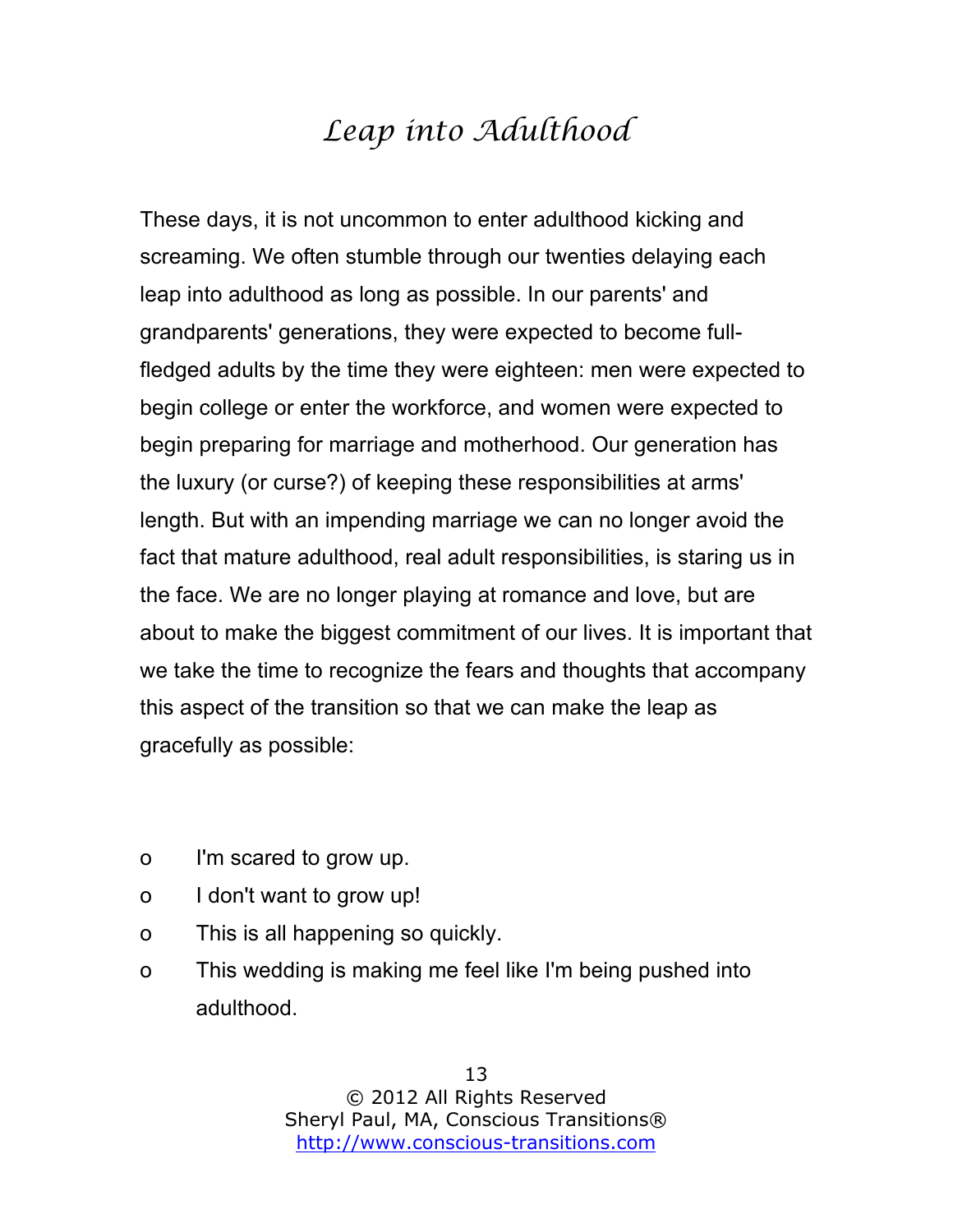- o I'm not playing at love and romance anymore. There is another human being who is directly affected by my actions.
- o Am I supposed to have mom over for dinner now?
- o I feel like I am saying goodbye to the innocence of childhood.
- o I feel like I am saying goodbye to the carefree nature of adolescence.
- o Does this mean I am responsible for *everything* now?
- o Marriage is such a mature act. Am I ready for it?
- o Does this mean I'm going to have to be serious all the time?
- o I wonder if I'm ready to assume the responsibilities of marriage and adulthood. There was no class in school that prepared me for this endeavor.
- o I'm not old enough to get married and be a husband! (Even though I'm [25, 35, 45, 55]).
- o

o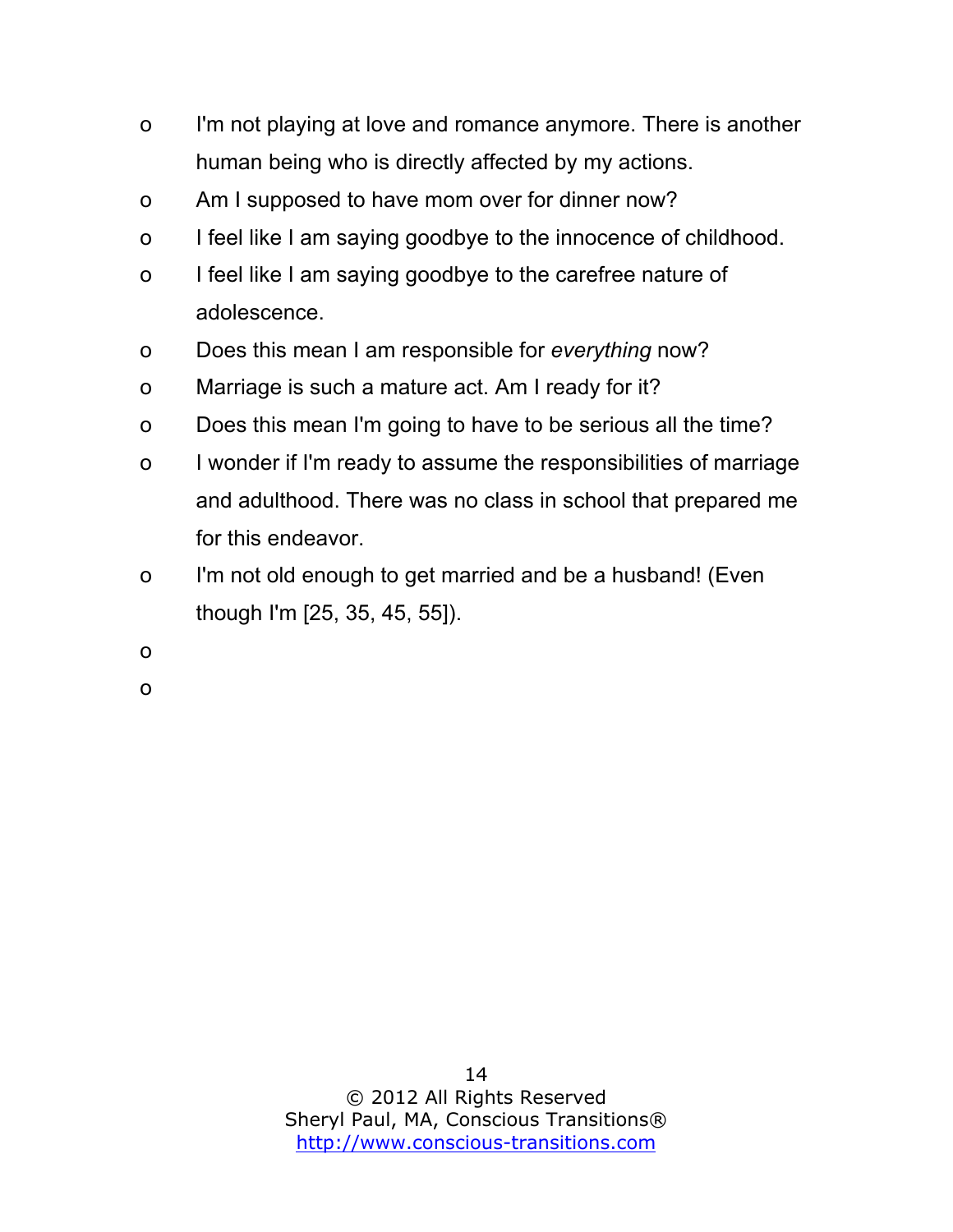## *Liminality Feelings*

As the wedding nears, you will enter the in-between stage of your transition: liminality. Liminality describes the psychological/emotional state when you are in-between identities--no longer single and not quite a husband, between who you have been and who you will become, letting go of the phase of life known as your *single years* and preparing the ground on which the phase of life known as *marriage* will take root. Some hallmarks of liminality are:

- o Disoriented
- o Groundless
- o Untethered
- o Sense of unreality
- o Numb
- o People feel unfamiliar
- o Difficulty feeling love
- o Floating
- o Asking yourself, "Who am I? Where am I?"
- o Sense of being in a void
- o Vulnerable
- o Skinless
- o Feeling nothing and everything; collision of serenity and chaos
- o Desire to be with mother, or whomever or whatever symbolizes womb, familiarity, ground, safety, comfort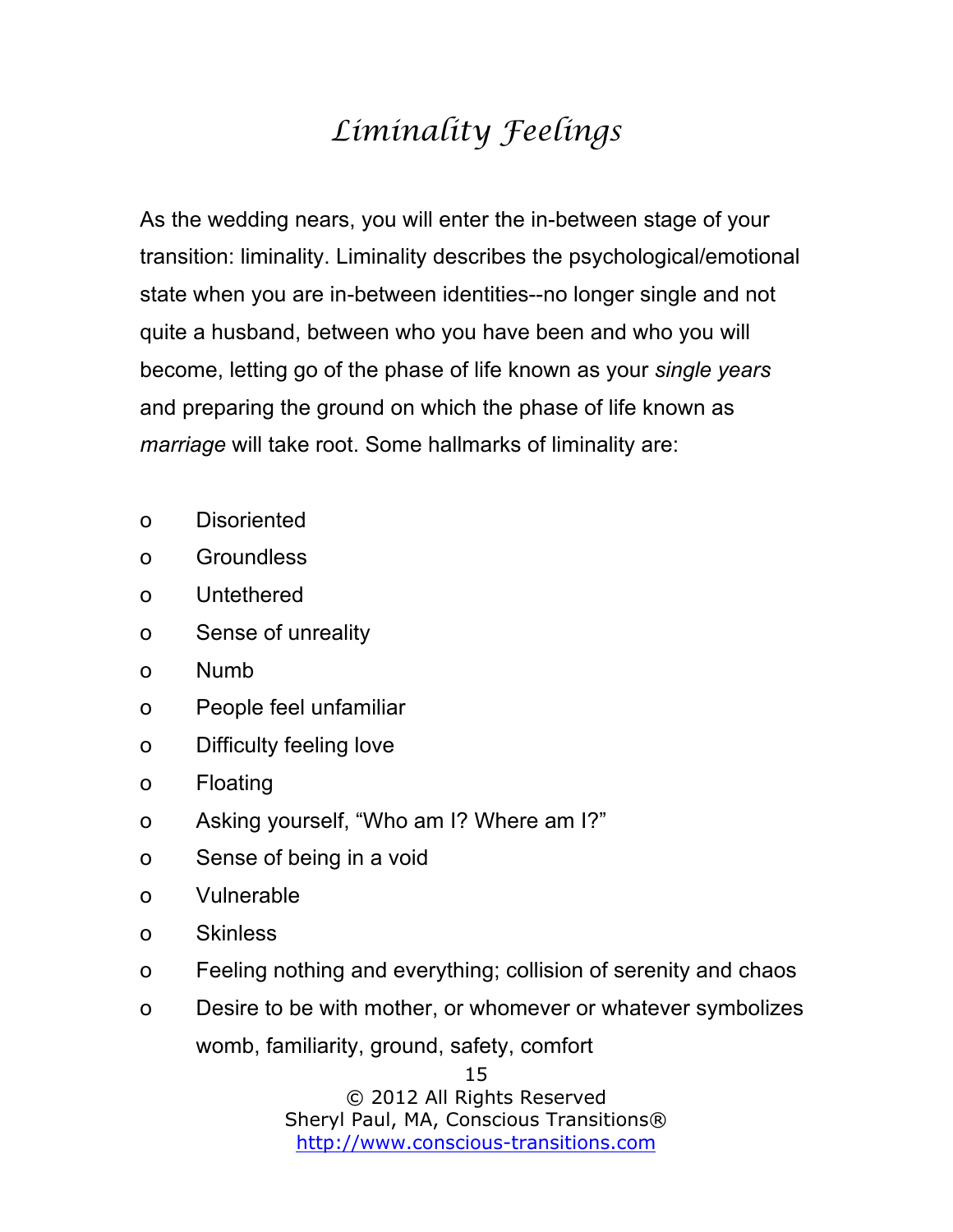Which metaphor works for you?

- o The old structures have crumbled and the new structures have not been erected
- o The old skin has been shed and I have not yet grown the new skin
- o I am in the middle of the ocean without a compass or rudder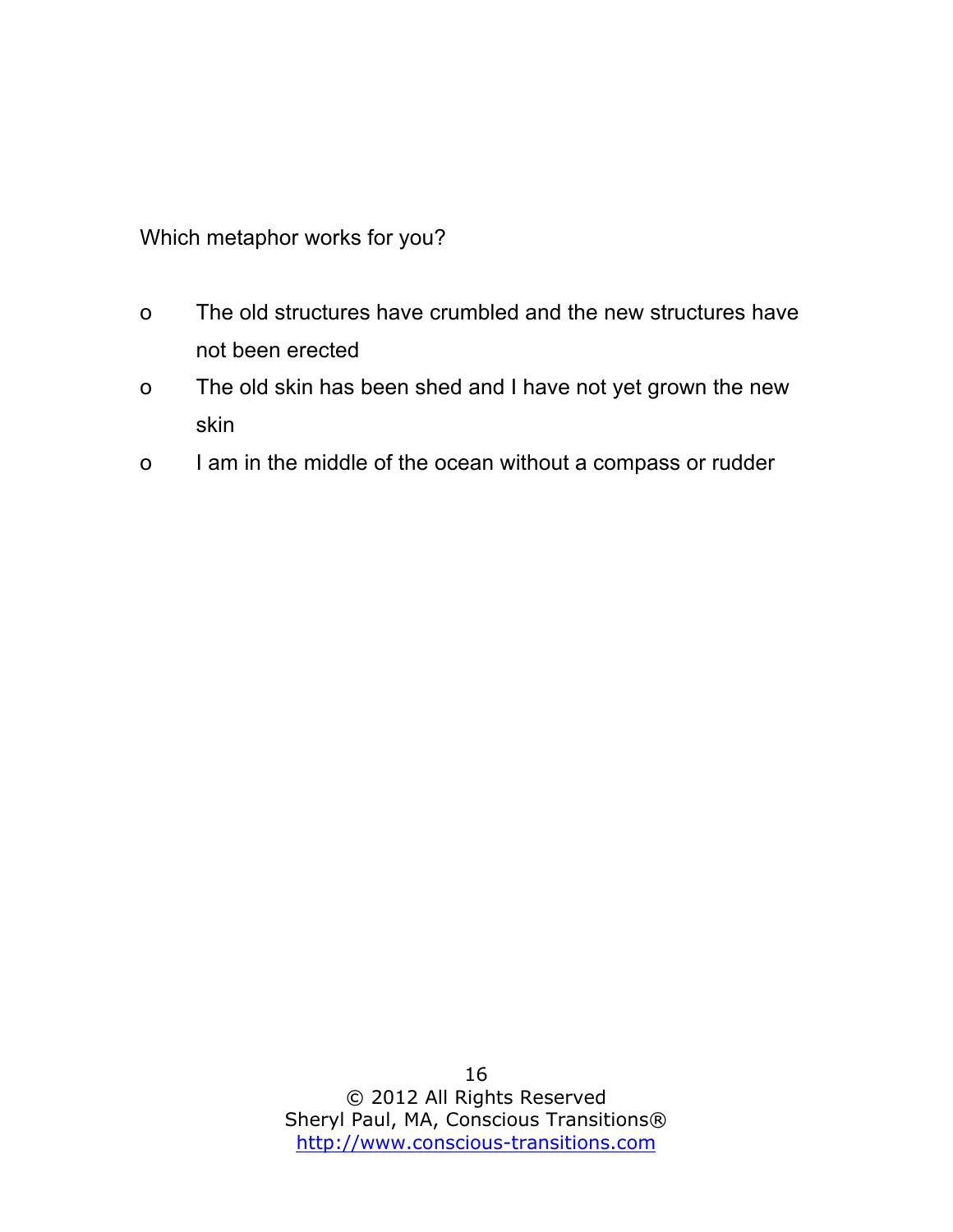#### *Experience Towards Fiancé*

Your fiancé, like your father, mother-in-law, and everyone closest to you, is an easy target, the perfect place to dump your unexamined and misunderstood fear, loneliness, confusion, grief, disappointment, and anger. After all, if you didn't marry her, you wouldn't have to be feeling all of these difficult feelings! When you work through the other pieces of the pie, you will probably find that your negative feelings toward your fiancé will dissipate. It is important to keep reminding yourself that she is not the cause of your emotional state. Given that you have made sure that you are making the right decision, most annoyances and grievances toward your fiancé that develop during the engagement are a result of your transitional emotions being transferred onto her. *You would be feeling these feelings no matter who you married. They are a normal, necessary part of your transition and actually have very little to do with your partner.* It takes a lot of courage to admit to the less than romantic feelings you may be having right now. Let them in, recognize them for what they are, then see if you can trace them to their root.

o I feel annoyed at my fiancé. Little things, like the way she eats or the way she mumbles his words, bother me now when they never bothered me before.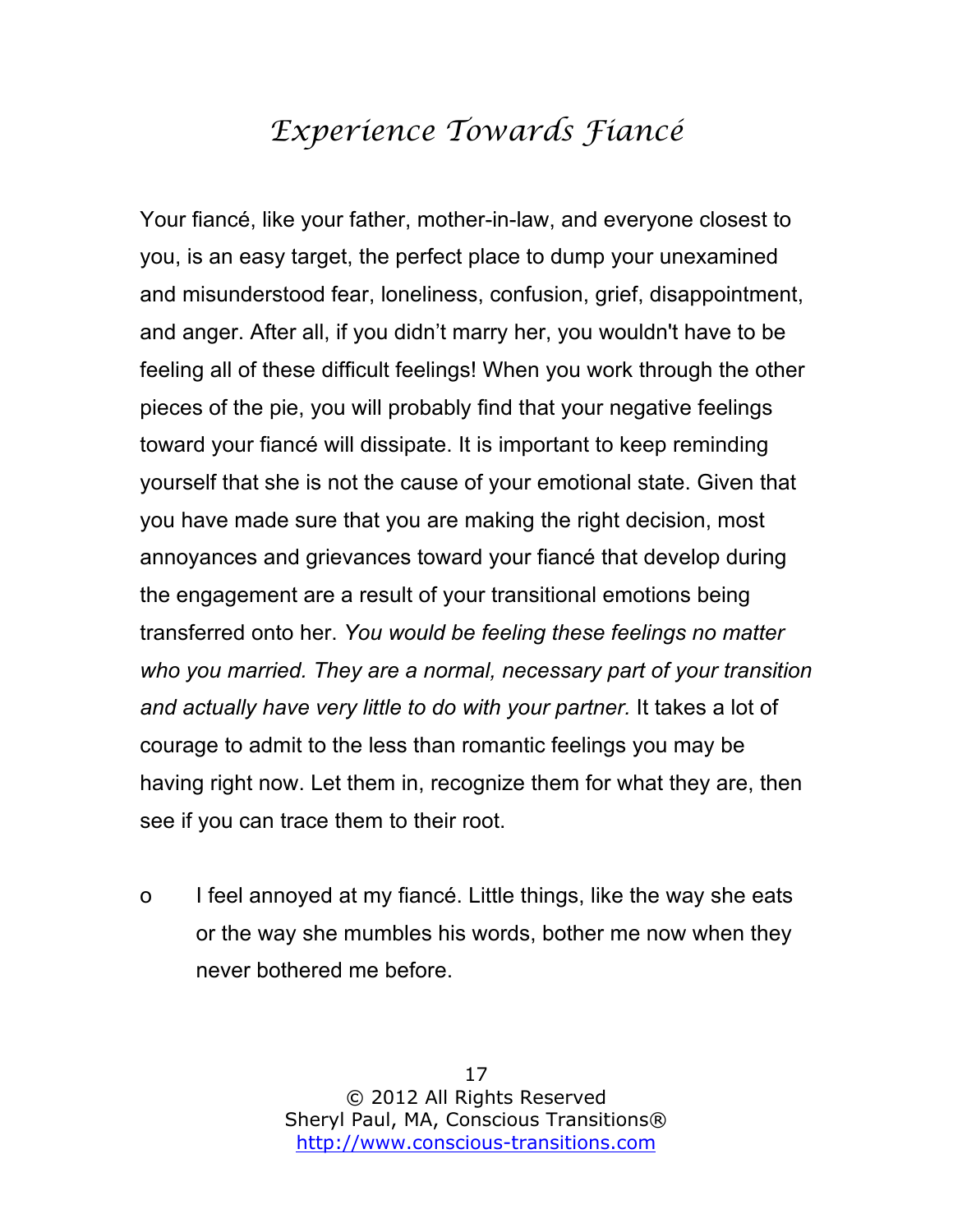- o Sometimes it hits me, "Oh my god. This is the woman I'm going to be married to *for the rest of my life*!" And it scares the \_\_\_\_\_ out of me.
- o Sometimes I feel so separate from her. It's strange that we are walking toward the same event-the wedding-yet we seem to be having vastly different experiences.
- o I feel lonely around her, especially when I'm in touch with my grief and what I am letting go of. As much as I try to communicate what I'm feeling, I'm not sure that she can really understand.
- o Sometimes I feel angry at her for no reason.
- o Sometimes I feel angry at her for "taking me away" from my single life and my family of origin and "making me" grow up. I want to scream, "IT'S ALL YOUR FAULT THAT THIS IS HAPPENING!" even though I know that's completely irrational.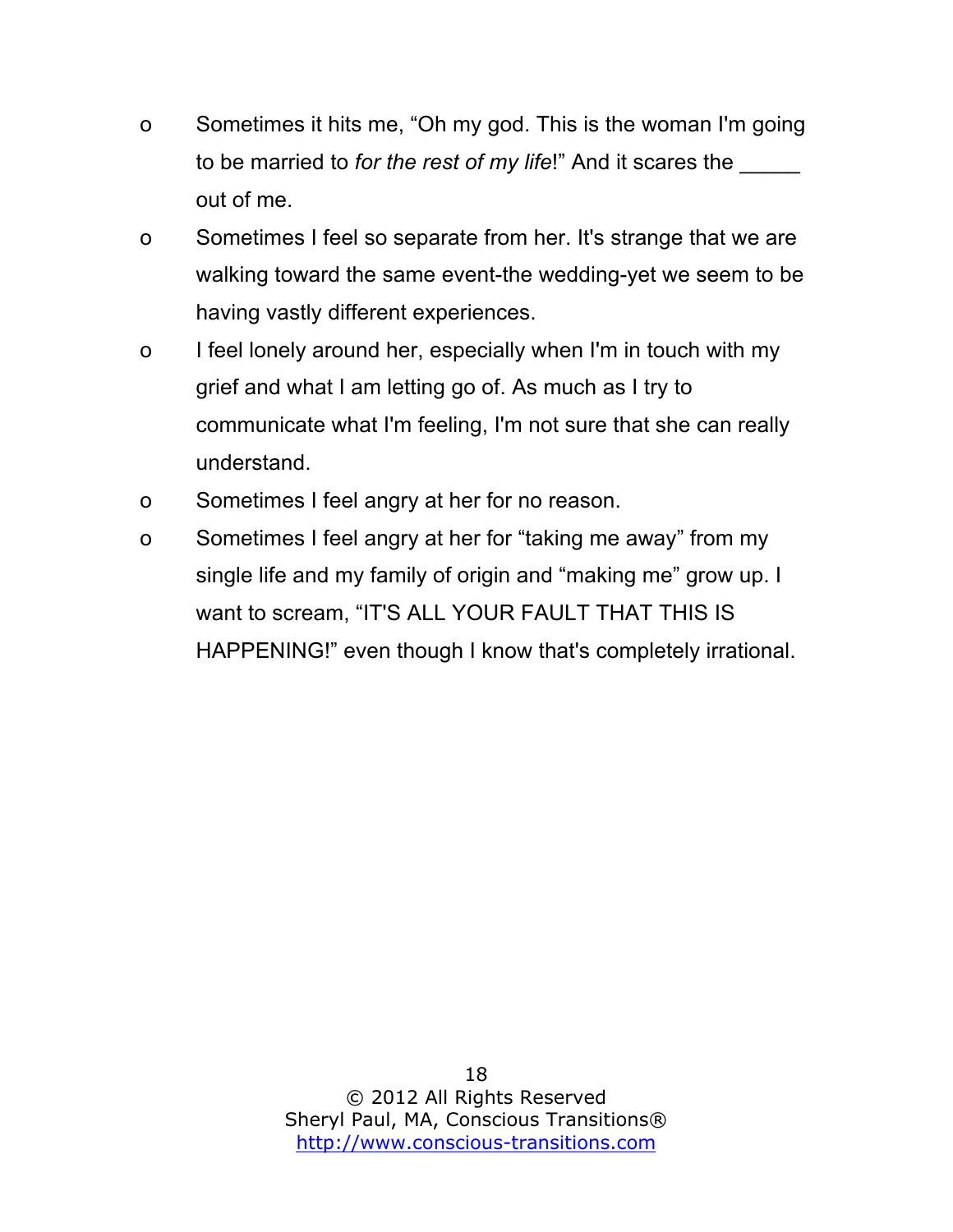## *The Wedding Day and Night*

On this one day, through ritual and ceremony, you will pass from single to married and from bachelor to husband, and in order for the transformation to be complete you often need to span the spectrum of human emotions. The wedding is a celebration of life and union *as well as* a day of death and separation. It is the funeral for the single man as much as is it the birth of the husband. The wedding is bridge over which you will walk to signal the ending of one way of life and the beginning of another.

When thinking about the wedding day and night, you may experience an array of conflicting thoughts and emotions. Please check and circle all that apply:

- o I feel excited about my wedding day.
- o I feel [scared, anxious, terrified] about my wedding day.
- o Every time I think about the wedding, I want to
- o It's okay if I cry on that day.
- o It's not okay if I cry on that day.
- o I have low expectations for how I'm going to look and feel on that day.

 $\mathcal{L}_\text{max}$  , and the contract of the contract of the contract of the contract of the contract of the contract of the contract of the contract of the contract of the contract of the contract of the contract of the contr

o I hope my partner and I feel connected and in love on that day.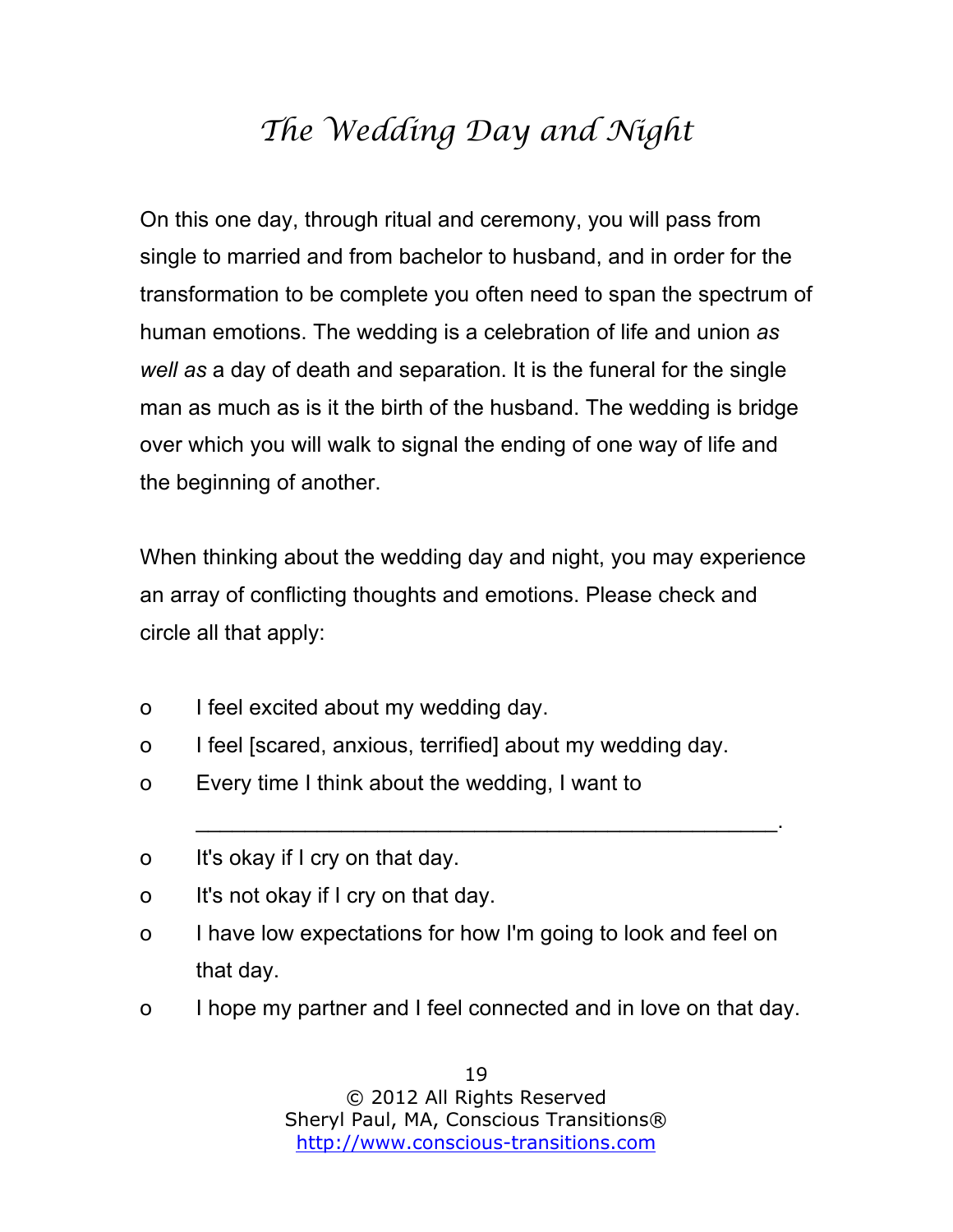- o I feel consumed by my perfectionism-the need to create a perfect day.
- o I'm enjoying the planning process and for the most part I don't feel overwhelmed by the details.
- o I want only *[names of friends and family]*\_\_\_\_\_\_\_\_\_\_\_\_, \_\_\_\_\_\_\_\_\_\_\_\_\_\_\_\_, \_\_\_\_\_\_\_\_\_\_\_\_\_\_\_, and \_\_\_\_\_\_\_\_\_\_\_\_\_\_\_\_\_ with me

while I'm getting ready (add more if necessary).

- o I feel like this is more my parents' wedding than mine and my fiancé's.
- o I feel like this is very much our wedding.
- o I envision us making passionate love on our wedding night.
- o I have low expectations for that night-I know we're going to be exhausted and I don't want to put any pressure on us.
- o If we don't make love on our wedding night, or if the sex is less than stellar, does that mean there is something wrong with our marriage? Is it a sign?
- o I'm worried that my partner will be disappointed or upset if we don't have sex that night.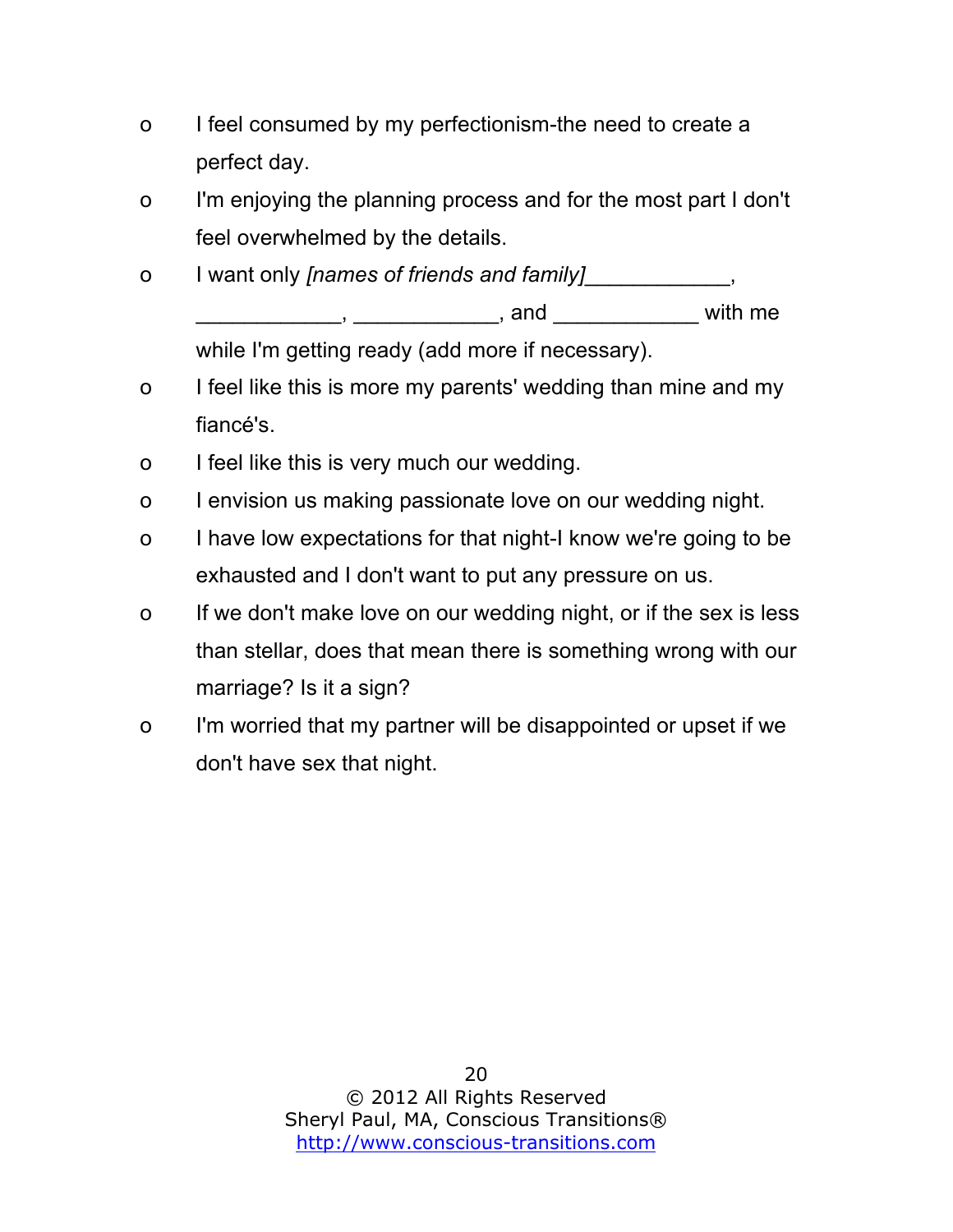#### *What is a Husband?*

What does it mean to be a husband today? In the months immediately preceding and following the wedding, this question will probably be roaming through your mind.

Negative associations to the word husband:

- o Boring
- o No social life
- o Fat
- o Subservient to my wife's every whim and need
- o Weak
- o Non-sexual

Positive associations to the word husband:

- o Alive
- o Powerful
- o Nurturing
- o Devoted
- o Sexually satisfied and satisfying
- o Committed to the partnership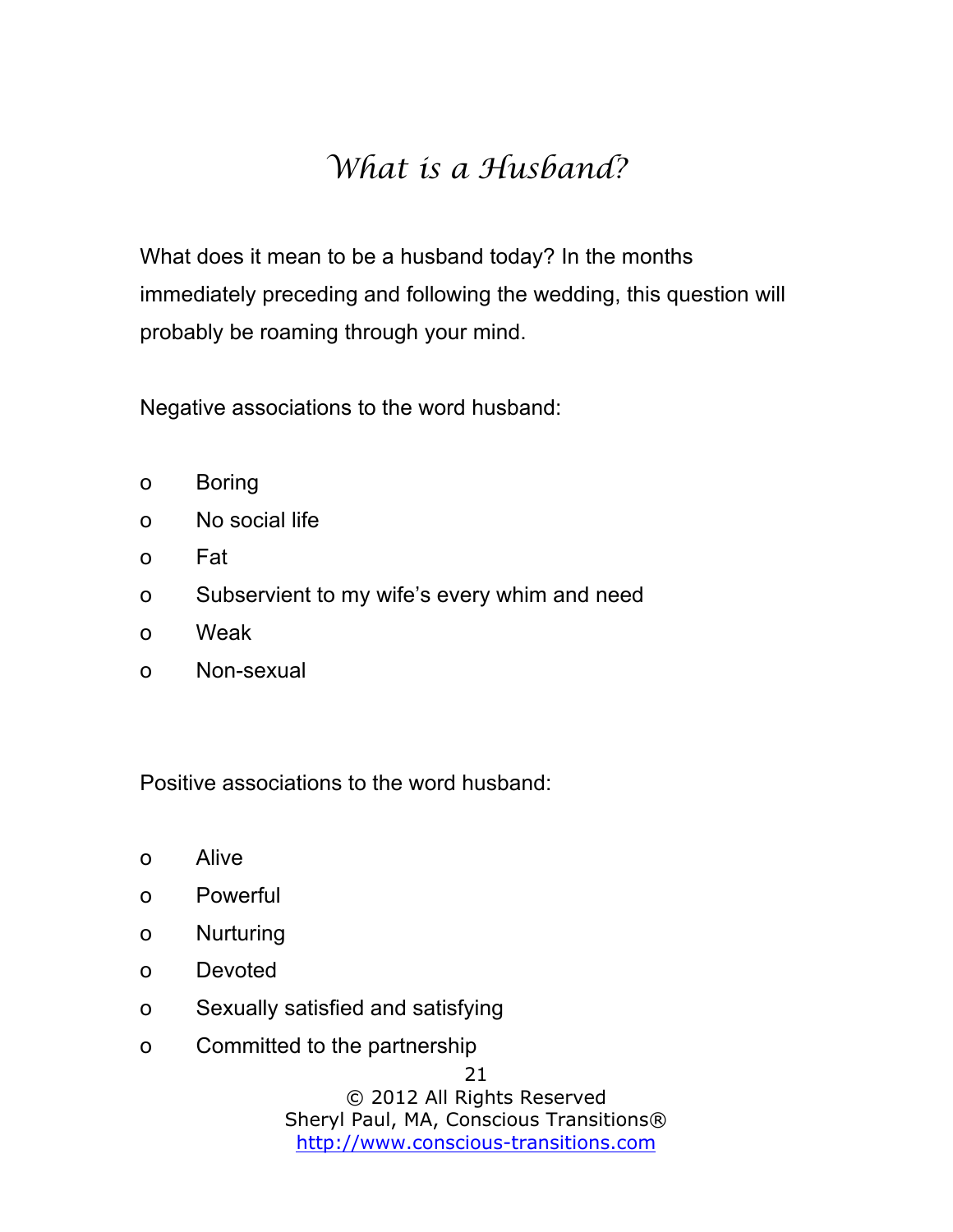- o Mature manhood
- o Striving to maintain the balance between togetherness and separateness, intimacy and solitude

Describe the kind of husband your dad was/is: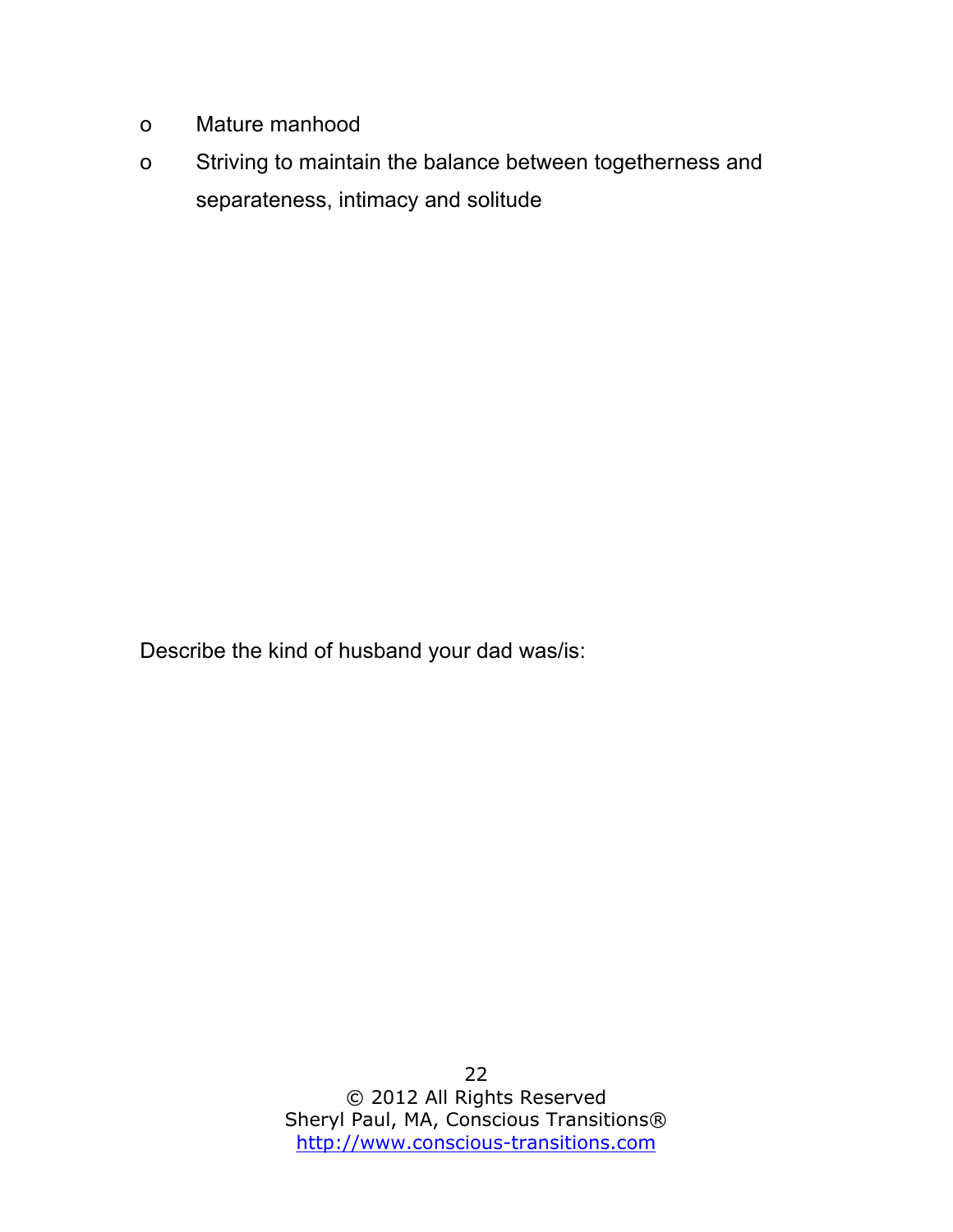Is there anyone, actual or fictional, who embodies the kind of husband you would like to be? If so, who, and what is it about them that you would like to emulate?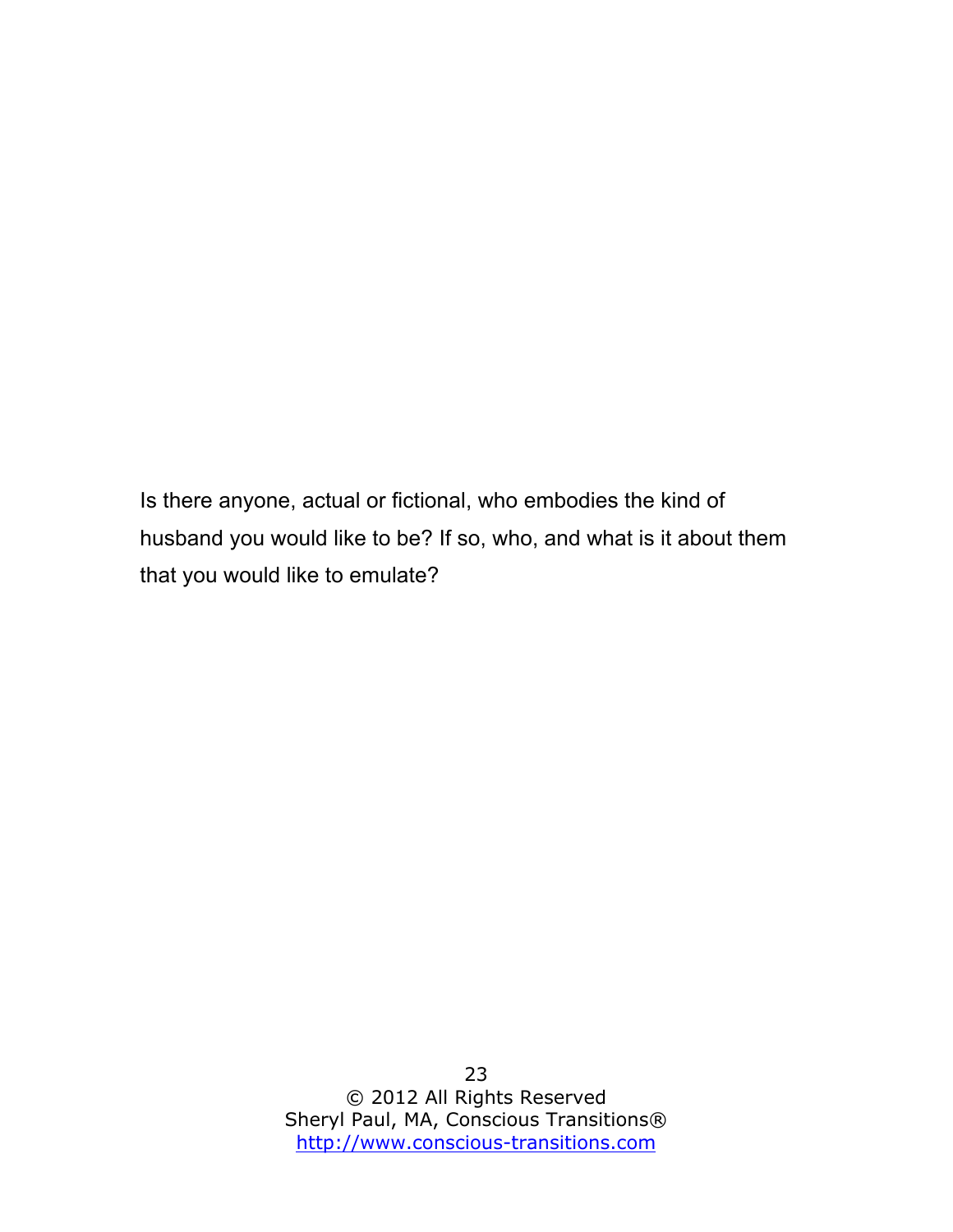### *Fears About Marriage and Commitment*

To marry these days is an act of faith. Most of us are acutely aware of the high divorce rate in this country and many of us come from "broken" homes ourselves. We are aware that when we marry we surrender ourselves to love, and with this surrender comes the possibility of losing this love to divorce, deflation of the love, or death. We are also aware that with intimacy and a merged level of commitment comes the challenge of maintaining our identity as a separate individual within the marriage. Remember, conscious questioning and exploration of legitimate issues should not be equated with doubt. On the contrary, it is usually when men feel secure in their love and commitment that they can allow these fears sufficient room to breathe.

Check the fears and belief that apply to you:

- o I'm scared our marriage won't last.
- o I'm scared that the passion will fade and we won't feel excited by each other anymore.
- o Marriage consists of phases of constant bickering sandwiched between the monotony of every day life.
- o We will get bored with each other.
- o We will take each other for granted.
- o I'm scared she will cheat on me.